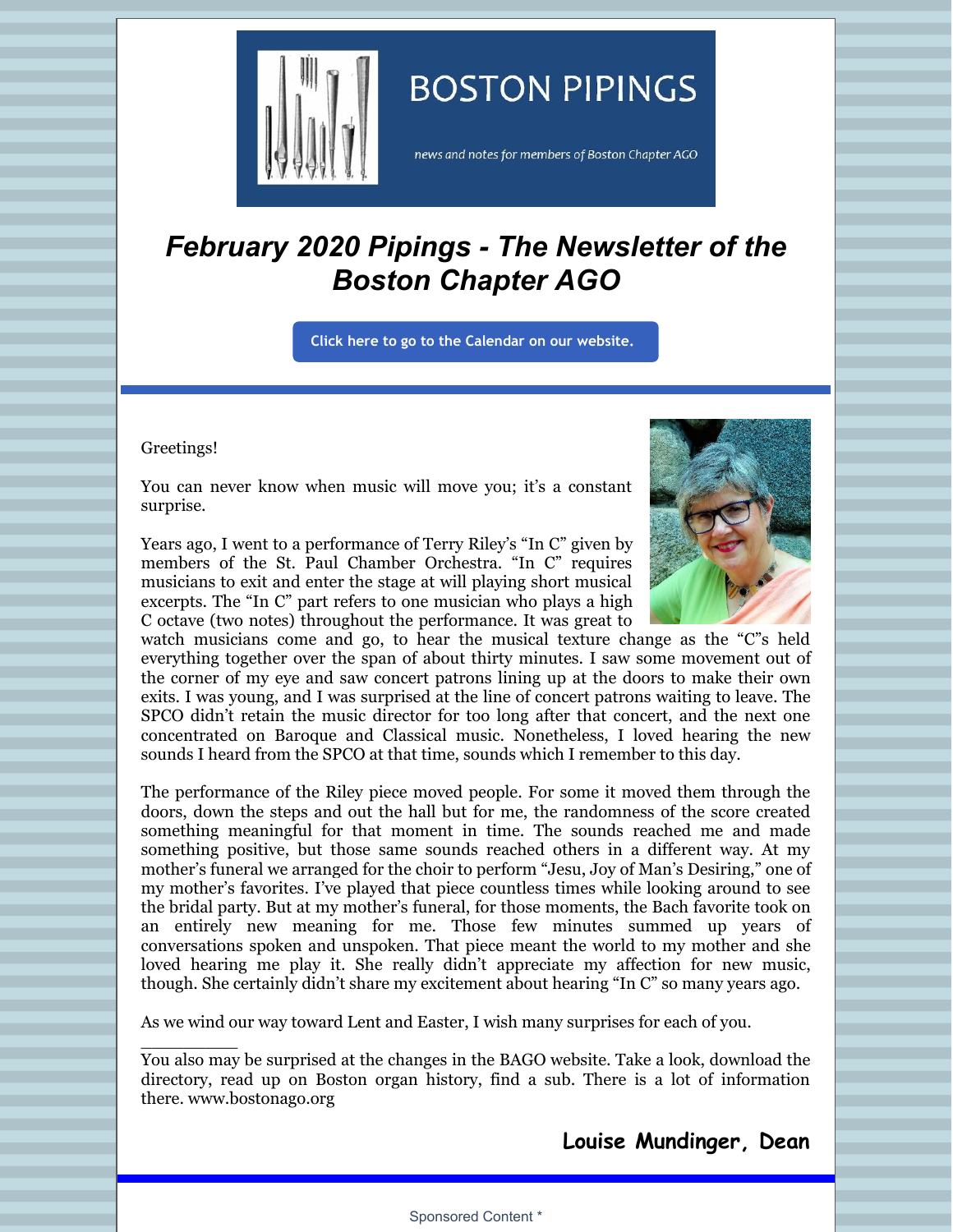

## **Bach's Organ World Tour June 2-11, 2020**

BAGO members Lee Ridgway and Mark Steinbach, DMA, will lead the seventh "Bach's Organ World" tour to Germany, June 2-11, 2020. The tour will visit organs which Bach actually played: Hildebrandt organs in Naumburg and Störmthal, and the Trost in Altenburg. Other highlights are Silbermann organs in Dresden and Freiberg; the 1624 Scherer in Tangermünde; and the 1905 Sauer in the Berliner Dom. Participants will have time to hear and play the instruments and participate in masterclasses.For more details visit **[www.concept-tours.com/tours/cultural-group-individual-2/](http://www.concept-tours.com/tours/cultural-group-individual-2/)** or call 800- 300-8841.

## **WORKSHOP: Organbuilding 101**

Saturday, March 7 from 10 AM to 3 PM Ortloff Organ [Company](https://ortlofforgan.com), Needham, MA

Registration open now; closes March 1. Limit of 20 people.



"Do you \*really\* know what happens after you press the key? Come spend a few hours with Jonathan Ortloff (picture right)

and Jonathan Ambrosino at the Ortloff Organ Company workshop in Needham and find out. We'll discuss and demonstrate design, construction, and mechanism, and dispel some of the myths and misconceptions of scaling and voicing, using Ortloff Opus 2, which will be set up on the shop floor, as a guide."

Cost: \$35 per person (includes lunch)

To enroll, please **[click](http://www.bostonago.org/wp-content/uploads/2020/01/Organbuilding-101-Registration-form.docx) here.** Please note, this will download the enrollment form to your computer. You may have to look in your download form for this document. If you need assistance, please contact Daryl Bichel (darylbichel@aol.com)

Your enrollment will be confirmed via email after your payment is received. Details are on the enrollment form. Directions available at [this](https://www.google.com/maps/dir//178+Crescent+Rd,+Needham,+MA+02494/@42.315629,-71.2485276,12z/data=!4m8!4m7!1m0!1m5!1m1!1s0x89e38177d86d9afd:0x2ac643be940f8f23!2m2!1d-71.2398635!2d42.2969995) link.

#### **New Member Welcome**

Welcome to new member**David Burnham**! Please greet him at our Chapter Events

# **Nominating Committee Named**

2020 is an election year for officers of the Chapter. As you remember, we updated our Operating Procedures two years ago to allow for biennial elections. Patrick Walker has agreed to Chair the Nominating Committee. Positions to be filled include Sub-Dean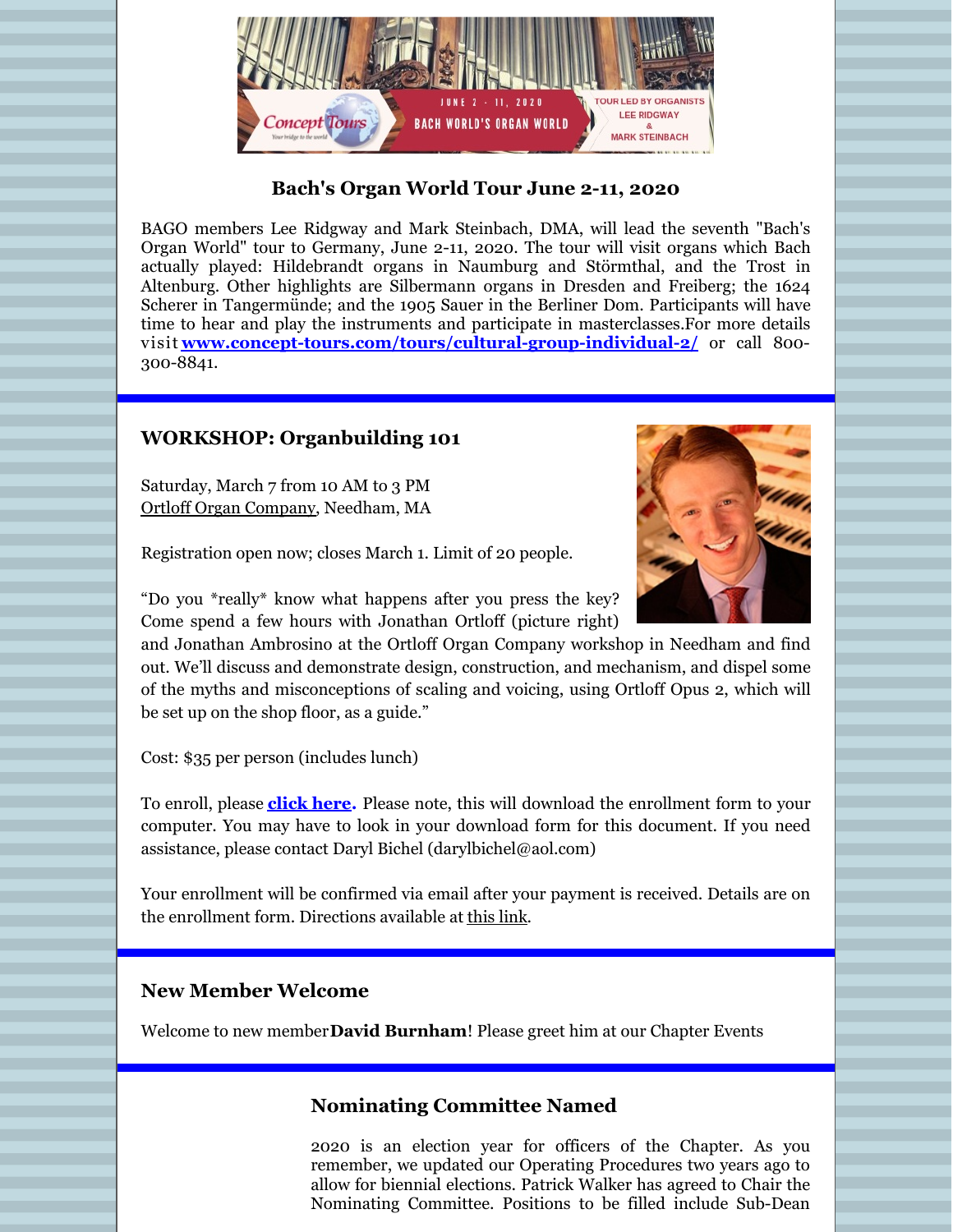

and Treasurer (who serve for 2 years), and 3 Members-at-Large (who serve a 4 year term).

Would you be interested in serving on the Executive Committee? Contact Patrick if you are interested. Position descriptions can be found **[here](http://www.bostonago.org/wp-content/uploads/2020/01/2020.01.01-Operating-Procedures-final.pdf)**, beginning on page 4.



Special Project Advisory Committee

#### **Special Project Funding Awards for Fall, 2019**

The Special Projects Advisory Committee has granted three awards during the Fall of 2019, for a total

disbursement of \$2500.

Anthony Thurman, Music Director and Organist at the First Presbyterian Church in Germantown, PA was awarded a \$1200 grant for a project celebrating the 100<sup>th</sup> year anniversary of the largest church organ in the area. This included real time streaming of two concerts, a January Martin Luther King Day celebration with organ and brass, and a concert by Ken Cowan in April. The Boston Chapter would use the experience and information from Thurman about real time video streaming, to determine if this should be done by the Boston Chapter.

Steve Young was awarded a \$1000 grant to continue his scholarly research on the life and career of French organist and composer, Marthe Bracquemond (1898-1973).

Morton Hyams of Needham has been awarded \$300 to have students from the Jackson Mann School in Boston travel to First Lutheran Church, Boston, to learn about the organ and hear Mr. Hyams and Jonathan Wessler play. This award is contingent upon Mr. Hyams receiving the proper authorization and contacts to conduct this event.

The deadline for the next SPAC award nominations is March 15, 2020. More information can be found [here](http://www.bostonago.org/chapter/spac/spac-project-application/)

#### **AGO National Convention – Atlanta 2020**

To read about early registration dates and pricing [click](https://www.agoatlanta2020.com/registration/) here

ATLANTA IS PROUD to host the American Guild of Organists National Convention in the summer of 2020. With "A Kaleidoscope of Color and Sound," we celebrate the diversity of experiences, races, ages, and cultures in Atlanta.

As the center of the Civil Rights movement, Atlanta made an impact on the world of culture and music. In this spirit, we



are featuring historically significant venues, including Dr. Martin Luther King Jr.'s place of baptism and ordination, Ebenezer Baptist Church, as well as America's oldest private historically black liberal arts college for women, Spelman College.

Celebrating the Atlanta interfaith community's long and significant role as leaders for justice confronting issues of civil and human rights, the worship services will be held in historic spaces along the Peachtree Street corridor. We begin at Ebenezer Baptist Church, in the neighborhood still echoing the voice of Martin Luther King Jr., moving up the street to The Temple, bombed at the height of the Civil Rights Movement but rebuilt and standing witness for social justice in the city. From there we move on to Peachtree Christian Church, the Catholic Cathedral of Christ the King, and the Episcopal Cathedral of St. Philip. Traditional musical styles and new voices and songs will both reflect the dynamic religious life of the city and inspire our ministry.